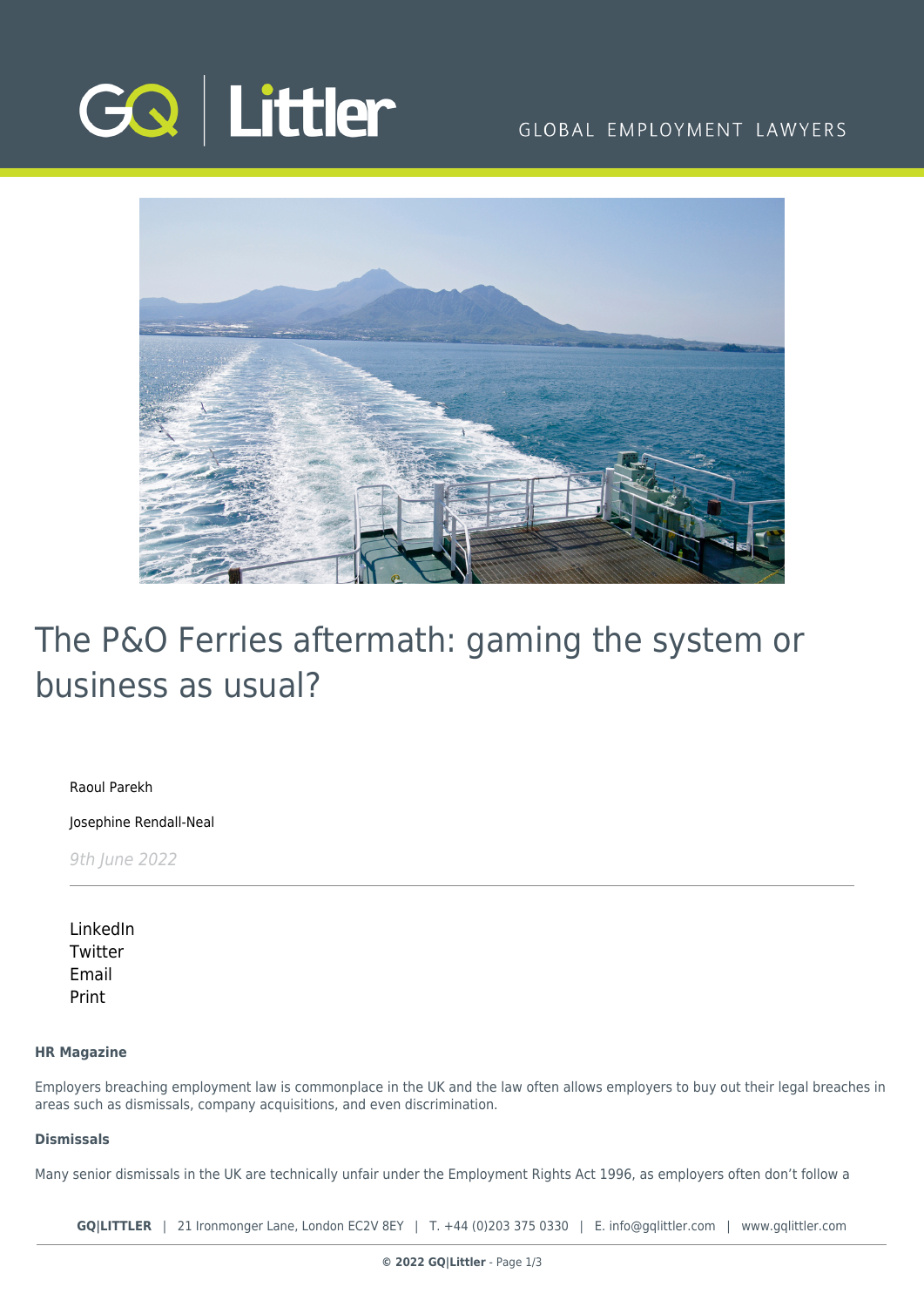

full [fair process](https://www.hrmagazine.co.uk/articles/handling-redundancies-with-sensitivity/) involving a series of meetings and attempts to preserve the employment.

Typically, the employer will offer the employee an exit package to waive their right to claim for *unfair dismissal* and leave swiftly and (reasonably) amicably.

It's not uncommon for exit packages to exceed the amount that an employee might hope to recover in litigation for unfair dismissal, especially once legal fees are considered.

#### **Company acquisitions**

In certain acquisitions, the UK's **automatic transfer legislation** (TUPE) will operate to transfer the seller's employees to the buyer automatically. Affected employees have several legal protections, including protection of their existing employment contracts.

However, in practice, the new employer often won't want different employees on different terms, benefits, and forms of contract, so will sometimes pay employees to opt out of these rights.

#### **Discrimination**

Employers often don't realise that certain policies or practices are indirectly discriminatory until an affected employee brings a complaint or claim.

The most common course of action at that point is for the employer to reform the offending policy and pay the employee to settle their claim (or right to claim) for any past harm caused.

The common thread in all the above examples is a breach of employment law by the employer, followed by an entirely legal agreement with the affected employee(s) – which usually involves a payment.

This flexibility for employers to deviate from the letter of the law can be beneficial to both sides of the employment relationship, as employees might often prefer a certain payment now to pursuing a given legal right.

#### **The solution?**

There seem to be two ways forward for UK employment law.

The government could reform the law by making it harder for employers to buy employees out of their legal rights and create punitive remedies for certain breaches of employment law. Some other European countries have taken this approach, with much more procedural, restrictive employment laws with very defined penalties for non-compliance.

The advantage of this option is that it would better protect employees against the types of employment law breaches described above.

However, it would also lead to significantly [less flexibility in employment relationships.](https://www.hrmagazine.co.uk/articles/are-we-turning-back-the-clock-on-workers-rights-in-the-uk/) Time will tell if this is a trade-off which the government considers worthwhile. It would be a dramatic turnaround from the current government's approach.

Alternatively, we can accept this tension between UK employment rights and individual agreements.

The downside of this system is that it can create bad habits amongst employers, such as what we saw with P&O Ferries.

The advantage is that in many circumstances, employers and employees can agree the solution which works best for them, rather than strictly adhering to the letter of the law.

In truth, the extreme nature of the P&O case would never be business as usual for any employer, and we certainly don't support treating employees in this way. They did game the system, with significant consequences (loss of a government contract, a [proposed](https://www.hrmagazine.co.uk/articles/p-o-scandal-adds-new-fire-to-employment-bill-demand/) [new statutory code for employers,](https://www.hrmagazine.co.uk/articles/p-o-scandal-adds-new-fire-to-employment-bill-demand/) a PR disaster that went on for weeks).

However, for employers trying to square today's flexible and agile business environment with UK legislation largely written decades ago, it will often be necessary to step outside the letter of the law.

**GQ|LITTLER** | 21 Ironmonger Lane, London EC2V 8EY | T. [+44 \(0\)203 375 0330](https://www.bg-pdf.co.uk/_GQ/tel:+442033750330) | E. [info@gqlittler.com](mailto:info@gqlittler.com) | [www.gqlittler.com](https://www.gqlittler.com)